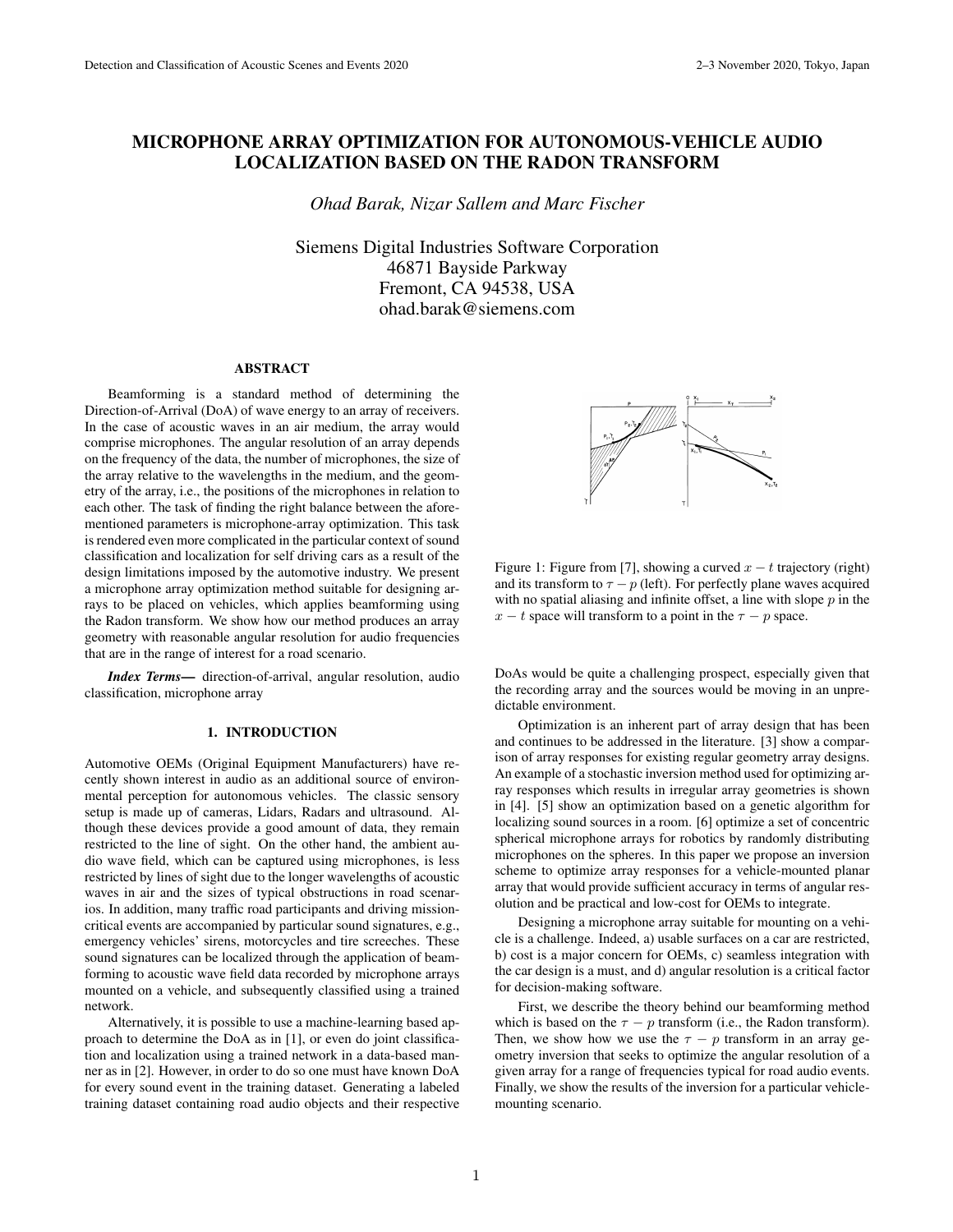# 2. BEAMFORMING THEORY

## 2.1. The  $\tau - p$  transform

The  $\tau - p$  transform [7, 8], or slant stacking, is a method of decomposing a recorded wavefield into its plane-wave components. It is commonly used for velocity analysis of seismic waves that are acquired by geophone arrays deployed on the surface of the Earth. The transform is defined as:

$$
\Psi(\tau, p) = \int_{-\infty}^{\infty} u(\tau + px, x) dx,
$$
 (1)

where  $u(t, x)$  is the wavefield recorded by a linear receiver array, at time  $t$  and at a horizontal offset  $x$  from a defined starting position. p is the ray parameter, or apparent slowness, and is defined as  $\frac{1}{v}$ , where v is medium velocity. In the  $x-t$  space,  $t = \tau + px$  represents a line with slope p and vertical intercept time  $\tau$ . Figure 1 depicts a hyperbola in the  $x-t$  space, and how it translates to an ellipse in the  $\tau - p$  space. A perfectly plane wave propogating in the horizontal direction along the X axis will appear in the  $\tau - p$  space as a single point.

Equation (1) is then generalized to the 2D case where the receivers are positioned on an X-Y plane as:

$$
\Psi(\tau, p_x, p_y) = \int_{-\infty}^{\infty} \int_{-\infty}^{\infty} u(\tau + p_x x + p_y y, x, y) dx dy, \quad (2)
$$

where the apparent slowness vector **p** now has two components  $(p_x, p_y)$ .

For the discrete case, the  $\tau - p$  transform is effectively a simple summation into bins operator. The number of slowness bins are in the model space of the transform, and can be determined on application. Under the assumption that the acoustic waves are propagating along the X-Y plane in a homogeneous air medium, the ratio between the  $p_x$  and  $p_y$  slowness values for each bin will indicate the azimuthal direction of arrival of acoustic wave energy as  $\phi_a = \tan^{-1} \left( \frac{p_y}{p_x} \right)$  . The parameters for the number of receivers and their positions are in the data space of the transform, and are determined by the geometry of the receiver array.

#### 2.2. Beamforming

Beamforming is done by first applying the  $\tau - p$  transform (2) to the wavefield data recorded by receiver arrays. A weighting can be applied in the  $\tau - p$  space to select particular  $p_x$  and  $p_y$  slownesses, which effectively translates to selecting energy by angles of arrival of the sound waves. Note, that as a result of the air medium having a near-constant acoustic velocity, this selection can be used to filter acoustic energy coming from the vertical directions, as vertically propagating arrivals will have a very low apparent horizontal slowness on a planar, horizontal array. This is a useful attribute in the autonomous driving case since the body of the car and its interaction with the road surface emit vibrations and noise.

Wind noise and the vehicle's self-noise can potentially have a strong effect on the localization accuracy. However, mitigation of these noises are not subjects of this paper.

## 3. ARRAY GEOMETRY OPTIMIZATION

We developed an array geometry optimization methodology for a given, constant number of microphones, which takes into account

certain restrictions on microphone positioning. In comparison to other stochastic array optimization methods such as [4], our method caters to automotive OEMs by: a) splitting the singular array into multiple interconnected, small sub-arrays with identical geometry, b) taking into account the available physical installation surface, and c) the constant number of microphones. The localization is then derived from each sub-array and from the composite array defined by the sub-arrays. Attending to these issues in the array design process will have a direct effect on the total production costs.

# 3.1. Array optimization inversion

The optimization is a stochastic Monte Carlo inversion which also utilizes simulated annealing. The model space is the  $\tau - p$  domain  $g(\tau, p_x, p_y)$ , and the data space are the recorded time series' in the x-y plane  $d(t, x, y)$ . Equation (2) defines the adjoint operator  $\mathbf{F}'$ which inputs microphone array data and applies the  $\tau - p$  transform:  $g = \mathbf{F}'d$ . The forward operation  $d = \mathbf{F}g$  inputs a model of a sound event in the  $\tau - p$  domain and outputs the data as it would be recorded on the x-y plane.

The sampling of the slownesses  $p_x$  and  $p_y$  in the model space are specified when running beamforming. However, the sampling of the data space is determined by the microphone positions in the array. We can represent the microphone geometry of the array as a spatial sampling operator applied to the discretized data space as Sd. The matrix S has ones at microphone coordinates and zeros elsewhere. The adjoint operation is a cascade of two operators  $\tilde{g}$  = **F**'Sd, where  $\tilde{g}$  is the estimated model given the sampling of operator S.

For each sound arrival angle  $\phi$ , we define an idealized, optimal array response model in the  $\tau - p$  domain as  $g_0$ . We begin with an initial array geometry determined by an initial sampling operator S. The core of our methodology is in applying the forward and adjoint operator to the optimal response model  $g_0$ :

$$
\tilde{g} = \mathbf{F}' \mathbf{S} d = \mathbf{F}' \mathbf{S} \mathbf{F} g_0. \tag{3}
$$

To resolve the DoA of acoustic energy we compute the RMS in the  $\tau - p$  domain along the  $\tau$  axis:

$$
m_0 = \sqrt{\frac{1}{N_{\tau}} \sum_{\tau=0}^{N_{\tau}} g_0(\phi, \tau, p_x, p_y)^2},
$$
  

$$
\tilde{m} = \sqrt{\frac{1}{N_{\tau}} \sum_{\tau=0}^{N_{\tau}} \tilde{g}(\phi, \tau, p_x, p_y)^2}.
$$
 (4)

where  $m_0$  is our "desired" model and  $\tilde{m}$  is the estimated model given the sampling S. The model dimensions are effectively  $\phi_s \times$  $\phi_a$ , where  $\phi_s$  is the number of source angles we test for, and  $\phi_a$ is the number of angular bins we predetermine for beamforming. Figure 2d shows the desired model  $m_0$ , which effectively states our desired angular resolution for each incidence angle.

The objective function that we wish to minimize is the L1 norm of the difference between the estimated model and the desired model. Given the desired model  $m_0$ , defining the objective function this way reduces angular localization error in practice. We also apply a model-weighting matrix  $\mathbf{W}_{\phi_s \times \phi_a}$  to the objective function, which enables us to prioritize resolution for some angles of arrival at the expense of others:

$$
J = \left\| \mathbf{W} \left( \tilde{m} - m_0 \right) \right\|_1. \tag{5}
$$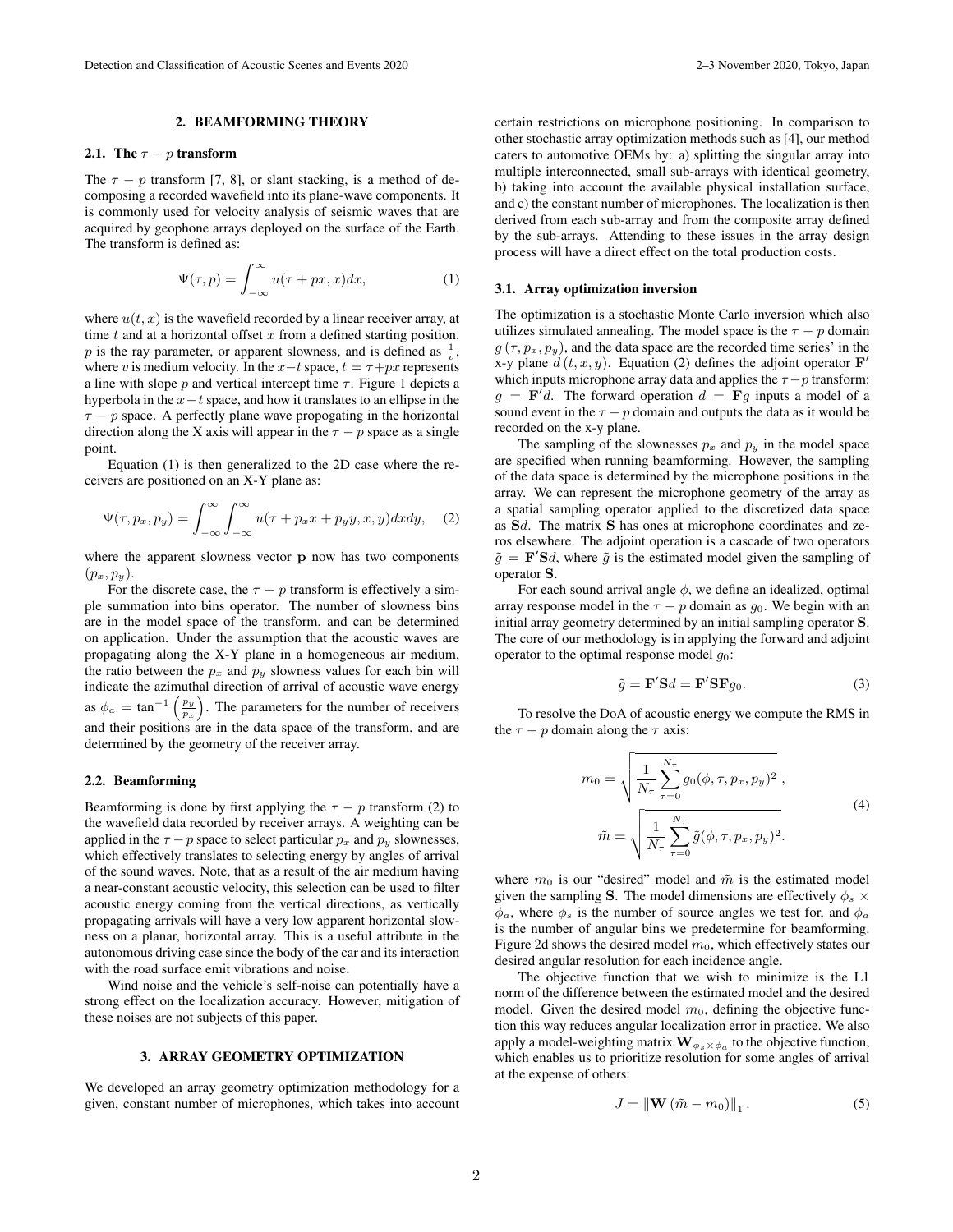It is common to measure the main Beam Width (BW) and the Maximum Sidelobe Level (MSL) when estimating beamformer performance. However, defining the objective function as in (5) enables us to specify the both BW and MSL we wish to achieve ahead of time, and integrate them into a single measure without explicitly measuring these parameters at each iteration.

In the inversion process, the sampling operator S that specifies the microphone positions is randomly modified at each iteration. Certain restrictions to what random permutations are allowed: subarray size and permissible locations, the minimum distance between microphones, and the maximum distance a sub-array may deviate from its original position.

For each array geometry permutation (i.e., changes to S), we apply the forward and adjoint operator as in (3) calculate a new model  $\tilde{m}$  as in (4), and subsequently a new value for the objective function as in (5). The inversion seeks an array geometry that minimizes the objective function. The inversion's outputs are the  $\tau - p$ model that has the minimum value of  $J$  and the sampling operator S that produced this minimal value.

The objective function in (5) can be expanded using (3) as:

$$
J = \left\| \mathbf{W} \left( \text{RMS}_{\tau} \left( \mathbf{F}' \mathbf{S} \mathbf{F} g_0 \right) - \text{RMS}_{\tau} \left( g_0 \right) \right) \right\|_1, \quad (6)
$$

where RMS<sub>τ</sub> indicates a root-mean-square operation along the  $\tau$ axis.

From this we observe that the role of the inversion is to produce a sampling operator S that diagonalizes the forward and adjoint operation, such that  $\mathbf{F}' \approx (\mathbf{S}\mathbf{F})^{-1}$ .

# 4. ARRAY OPTIMIZATION FOR ROAD AUDIO

In this section, we address a particular scenario of mounting a microphone array on the roof of a car for the purpose of localizing road audio.

#### 4.1. Optimization setup

Before running the optimization, we first define the road objects we wish to localize. Specifically, we are interested in localizing objects such as emergency vehicles' sirens and motorcycles, since audiobased information regarding their positions on the road can have an added value for autonomous vehicles, particularly in cases where there is no line of sight.

Figure 2a is the mean spectra of road audio we observe in an independently curated dataset containing traffic noise, motorcycles and emergency vehicles' sirens. In order to determine the DoA of sounds from such road objects, the array must have a reasonable angular resolution for a wide frequency band.

We ran the inversion where the input data frequency was as shown in the blue curve in Figure 2b. Note that the input data have a high-frequency bias, to account for the low-pass response of the  $\tau - p$  operator. After application of the  $\tau - p$  operator during the inversion process, the spectrum is shown by the red curve in Figure 2b, which encompasses most of the frequency band we observed in our road-object dataset in Figure 2a.

The model weighting function is shown in 2c. This weighting prioritizes resolution for audio events coming from  $120^{\circ}$  cones in the front and rear of the vehicle.

Figure 2d is the desired model  $m_0$  for the array response. The horizontal axis is the sound arrival angle, while the vertical axis is the angle resolved by beamforming. This figure represents the result we wish the inversion to lead to, namely an array response where



Figure 2: a) Spectrum of wavelet (blue curve) used in array optimization inversion. Note that the low frequencies are purposefully damped since the  $\tau - p$  transform behaves as a low-pass filter (red curve). b) Mean spectra of road audio objects from independently curated dataset. c) Model weighting, where we prioritize angular resolution for sound arrivals coming from a  $120^{\circ}$  cone in the front and rear of the vehicle. d) The desired model  $m_0$ , which specifies the desired angular resolution for all sound source arrival angles  $\phi_a$ .

the main-lobe width down to the -3dB point is about  $20^{\circ}$ . and where there are no sidelobes.

#### 4.2. Array geometry for vehicle roof mounting given automotive design limitations

One emerging industry trend for installing sensory equipment on autonomous vehicles is to place an additional enclosure on the edges of the vehicle roof for housing the sensors. Therefore, we defined 20 cm wide strips along the edges of a vehicle roof where we would permit microphones to be situated, as shown in Figure 3a.

We defined four sub-arrays of three microphones each rather than one large array. The reasoning behind using four sub-arrays is because of the specific, low-cost recording hardware we intend to use in our final product, Also, this arrangement enables a compromise between low-frequency angular resolution (which requires larger distances between microphone) and high-frequency angular resolution (which requires smaller distances). We also enforce a rule that the sub-arrays must remain identical to each other in shape, though they may rotate and translate independently within their assigned areas. This was done to reduce eventual microphone array production costs, as it is simpler and cheaper to mass produce a single sub-array design.

The initial array geometry is shown in Figure 3b, and the optimized one in Figure 3c. Note that the coordinates in these Figures are relative to the roof center shown in Figure 3a.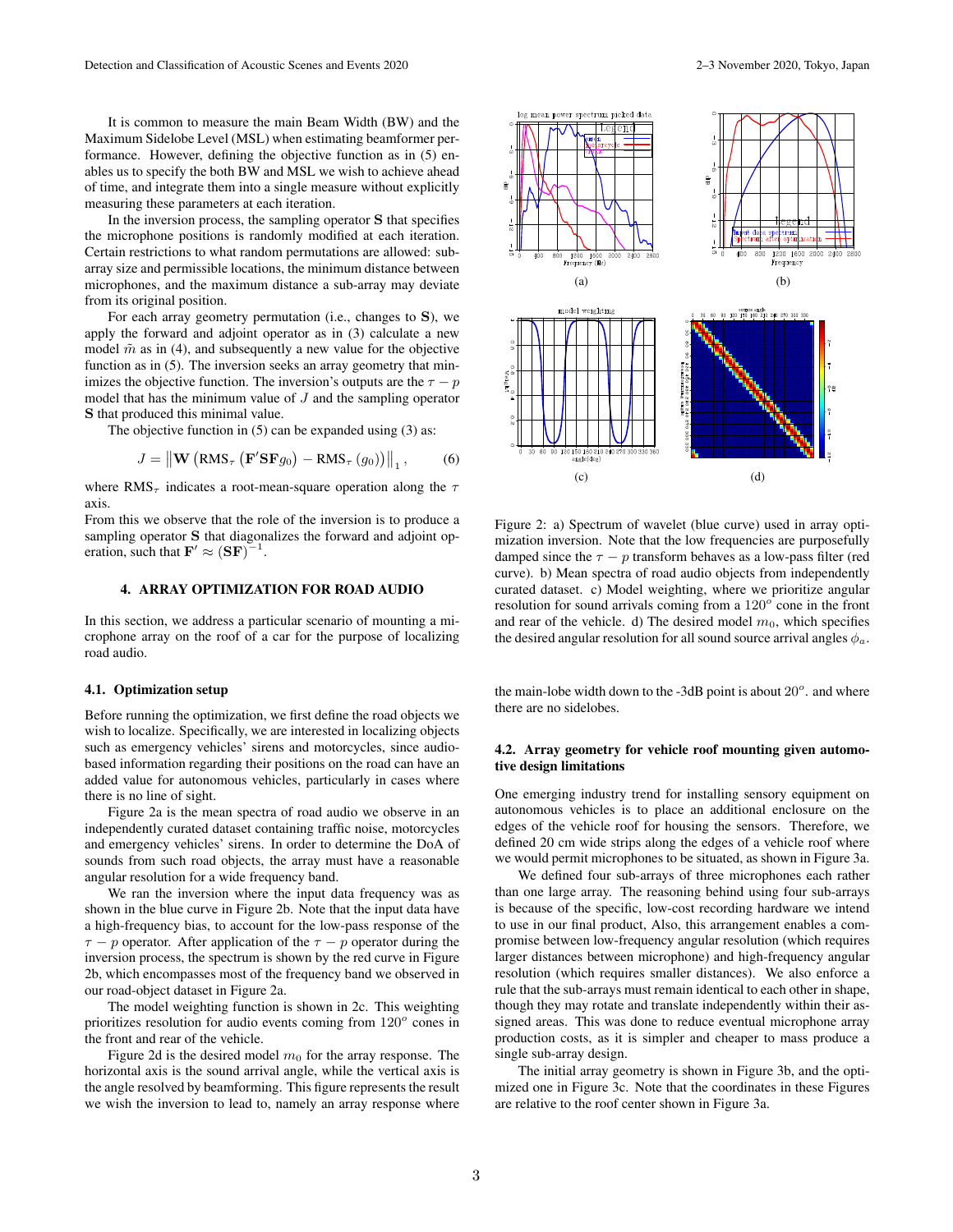

Figure 3: a) Vehicle roof-edges mounting regions. Microphone subarrays are permitted to be only between the larger and smaller red rectangles, in 20 cm wide strips inward from the roof edges. b) Initial array geometry. c) Optimized array geometry.

Figure 4a is the array response for the initial array geometry, while Figure 4b is the optimized response. For each frequency range we see a definite improvement in resolution, with narrower main lobes and lower-amplitude sidelobes. The higher frequencies have narrower main lobes than the low-frequencies, as we would expect given the size limitations of the array.

Figures 5a and 5b are the summary of the frequency-dependent main-lobe widths and sidelobe amplitudes, respectively. The mainlobe width is measured in degrees down to the -3dB point from maxima of the main-lobe. We observe that for a frequency of 1000 Hz (average frequency for sirens), the nominal main-lobe width is  $60^\circ$ . The higher values are located between arrival angles  $60^{\circ} - 120^{\circ}$ and  $240^{\circ} - 300^{\circ}$ , which are the low-priority directions we specified in the weighting function shown in Figure 2c. The sidelobes are at least -2dB lower than the main lobe, even for the low frequencies.

The improvement in angular resolution of the array shown in Figure 3c vs the initial geometry in Figure 3b is due to the irregularity of the microphone positions in each sub-array, combined with the irregularity of the array as a whole. The irregularity of geometry effectively means that there is a greater variance of distances between microphone pairs, and thus more wavelengths can be spatially sampled by the array without aliasing. However, note that irregularity was not explicitly imposed by the inversion, but rather it is a consequence of our objective function that optimizes for angular resolution.

#### 5. CONCLUSION

In this article we used the Radon transform to solve a practical issue of an optimal microphone array implementation on a vehicle. The Radon transform is linear, which enabled us to combine the beamforming responses of more manageable sub-arrays while preserving the abilities of a large microphone array. Our experiment shows that such an approach provides the desirable result while appealing to OEMs through reproducible small sub-arrays. The objective function we used enables specification of the desired angular resolution for each source angle, therefore it is possible to prioritize certain DoAs according to the desired application. The use-case we envision for vehicle-mounted microphone array is for classification and localization of road audio as part of the environmental inputs of autonomous vehicles.



Figure 4: Array response in  $\tau - p$  space for several frequency ranges. Horizontal axis is the angle of the source sound arrival, while the vertical axis is the beamforming angle achieved by applying the  $\tau - p$  operator using the microphone array's geometry. a) Array response with initial geometry. b) Array reponse with optimized geometry.



Figure 5: Summary of optimized array response in terms of mainlobe width and relative sidelobe amplitude for the frequency range of the data. a) Main-lobe width down to the -3dB point in degrees. b) Sidelobe amplitude relative to the main-lobe amplitude (i.e., - 2dB in the scalebar means 2 dB lower than the main lobe's peak amplitude)